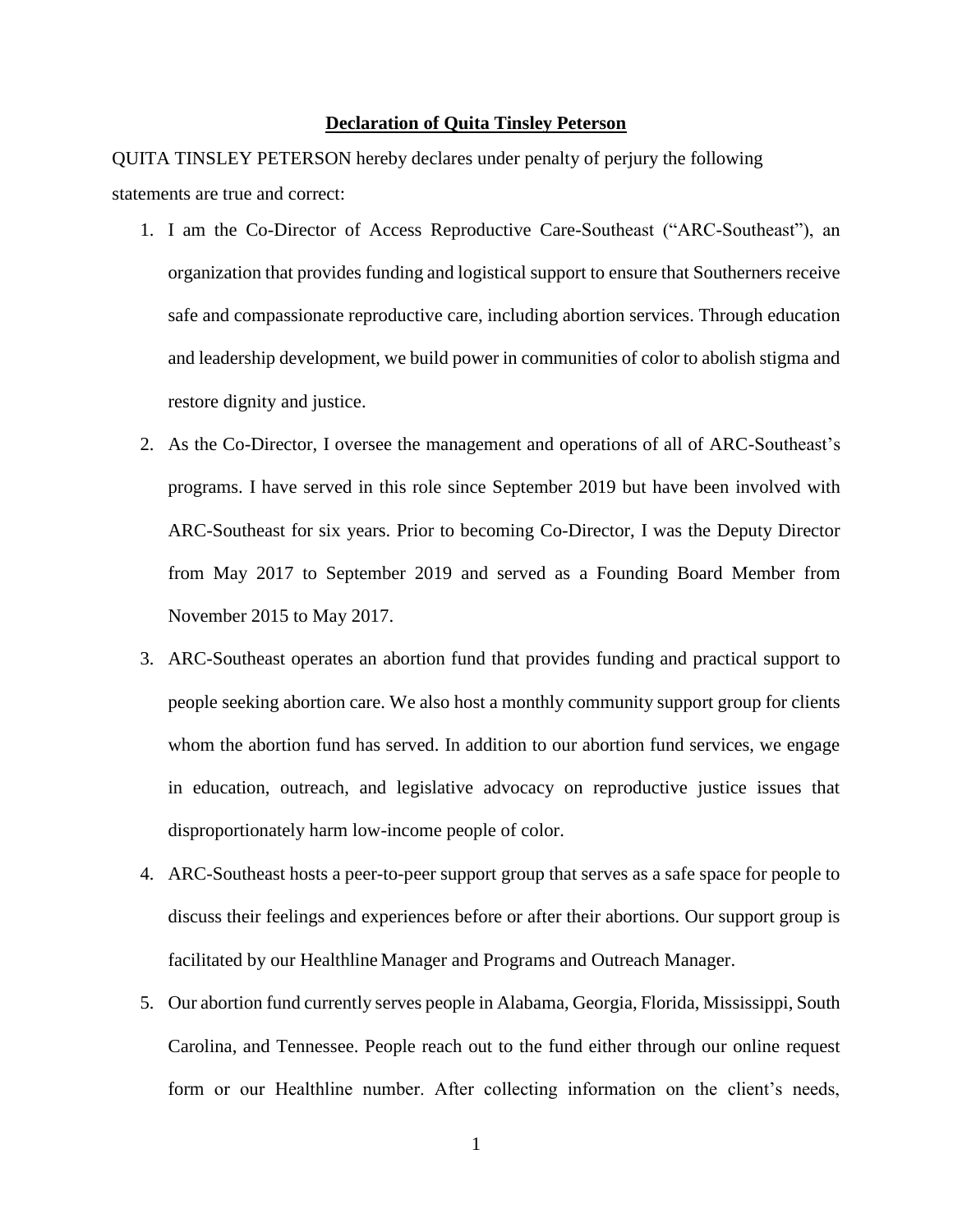including the date of their appointment, cost of their care, and optional demographic information, we pledge a specific amount of funding to assist them in getting the care they need in a timely manner. Since 2020, we have made approximately 450 to 500 pledges per month. Since our Healthline launched in in 2016, we have pledged almost \$2 million in funding to support people in getting the healthcare they need.

- 6. A few weeks after our clients have received their abortion, we follow up with them to discuss their experiences. Sometimes clients tell us that they were not able to make their scheduled appointments and had to delay care, most often due to financial constraints. And many callers express gratitude for abortion funds because they don't know how they would have been able to access care without support.
- 7. Since the start of the COVID-19 pandemic, we have seen a rise in callers who have lost their jobs or no longer have steady work. As a result, there has been an increased demand for funding and support. This includes supporting clients from states such as Texas and Louisiana who are forced to go out of state to get abortion care because of the decreased availability of clinics and care in their home states.
- 8. In addition to funding, we also provide practical support assistance to our abortion fund callers. Our support includes coordinating and paying for transportation, paying for hotels when a person has to travel a long distance to obtain care, and assisting with childcare needs. We also provide other logistical help depending on the needs of the client. We have provided practical support since 2016.
- 9. Seventy-seven percent of our abortion fund clients are parents. Eighty-seven percent are on Medicaid or uninsured, which means they are low-income or struggling with poverty,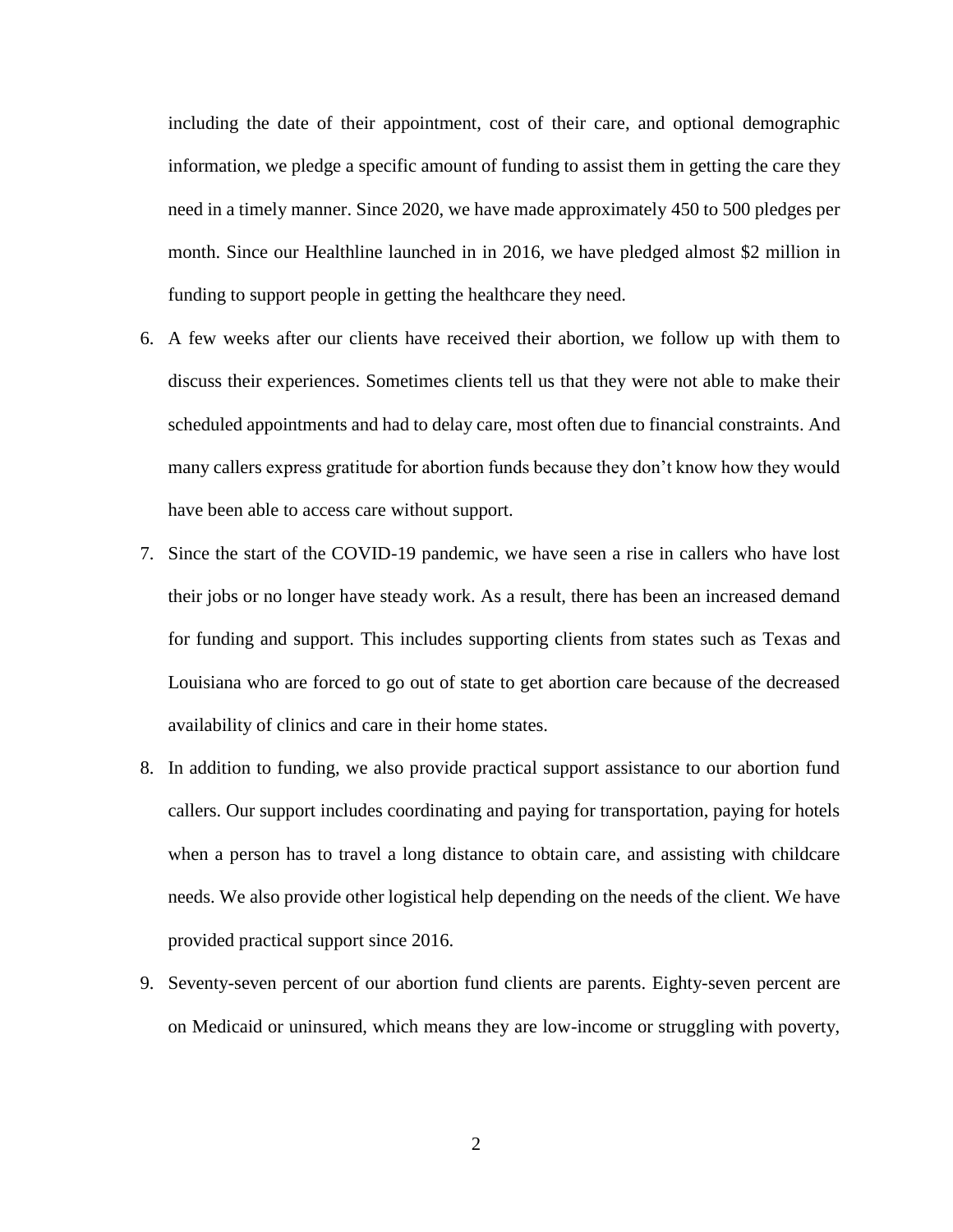and 86% of our clients are people of color. Our clients come from a diverse array of backgrounds and faiths, with 62% identifying as religious.

- 10. The six states we serve already have dozens of abortion restrictions that make it difficult for ARC-Southeast's clients to get abortion care. For example, the waiting period laws in Alabama, Mississippi, and Tennessee require people to wait forty-eight hours before they can get an abortion. Due to the realities of our clients' lives, they cannot easily take time off work or coordinate their lives around medical appointments, and often have to wait weeks after their first appointment before they can actually get their abortion. For young people in all of the states we serve, the parental notification laws are extremely burdensome, often putting them in dangerous situations with unsupportive or abusive parents. The forced ultrasound laws in Tennessee make our clients feel ashamed and are incredibly stigmatizing. Many of our clients have expressed that they feel like they are being judged for doing something wrong.
- 11. The cascade of restrictions has already eviscerated the availability of abortion care in the Southeast. Clinics have been forced to close or chilled from opening because of the myriad of regulations and constant threat of punitive action against them. Other clinics have imposed heightened restrictions on top of what the laws of their state already require because of their fear of being targeted by the state. For example, we have seen some clinics require heightened parental notification requirements because they worry that only doing what the law requires will not shield them from liability.
- 12. Our clients face a number of obstacles in accessing abortion care that often make it difficult for them to get care before fifteen weeks gestation. Some do not know they are pregnant until after fifteen weeks. Others mistakenly seek care at crisis pregnancy centers ("CPCs"),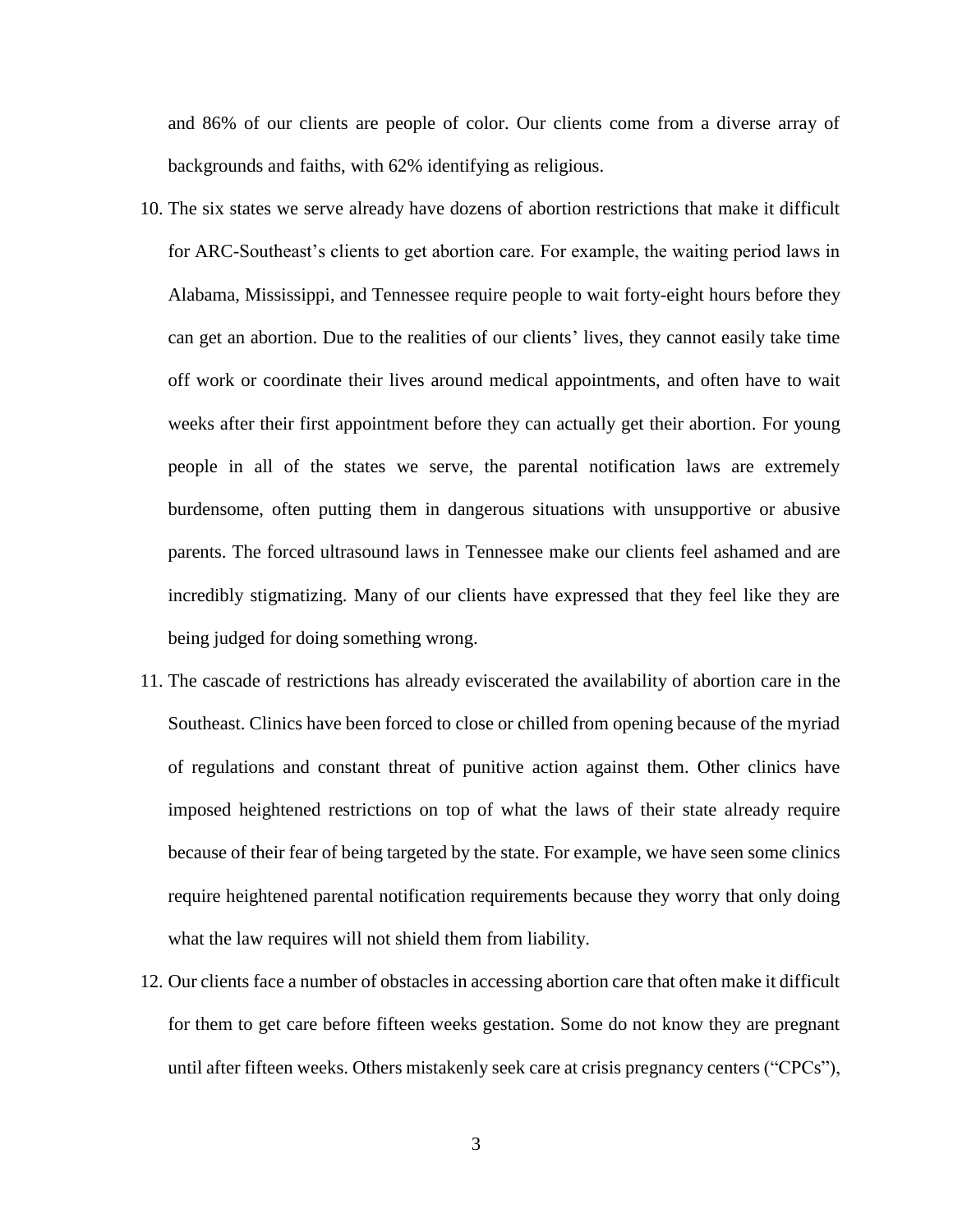fraudulent centers designed to steer people away from getting an abortion. As a result, clients are often pushed later into their pregnancy before they realize that they must go elsewhere to seek abortion care. For example, one caller we supported wanted an abortion and went to a CPC believing that she could receive one there. The CPC not only lied about the care they could provide they also lied about the gestational age of her pregnancy. They told her that she was between thirteen and fourteen weeks along in her pregnancy. By the time our client contacted us and went to an appointment at an actual abortion provider, she learned that she was at twenty weeks gestation and was unable to be receive care in that state.

- 13. Other callers are simply unable to access the care they need before fifteen weeks because of financial or personal barriers, such as inflexible employment, lack of childcare, or not having enough money to afford the procedure and cost of logistics.
- 14. The obstacles our clients face are against the backdrop of inadequate and limited access to routine gynecological care. Many cities in the Southeast do not have a single obstetrician gynecologist. None of the states we serve have expanded Medicaid and, as a result, many of our clients are not able to afford basic healthcare, including reproductive healthcare across the spectrum.
- 15. A 15-week ban would magnify the barriers our clients already face. For some clients, those barriers will be insurmountable and force them to carry their pregnancies to term. It would push the availability of care even further out of reach for people who live in a region of the country that has extremely limited access to abortion care.